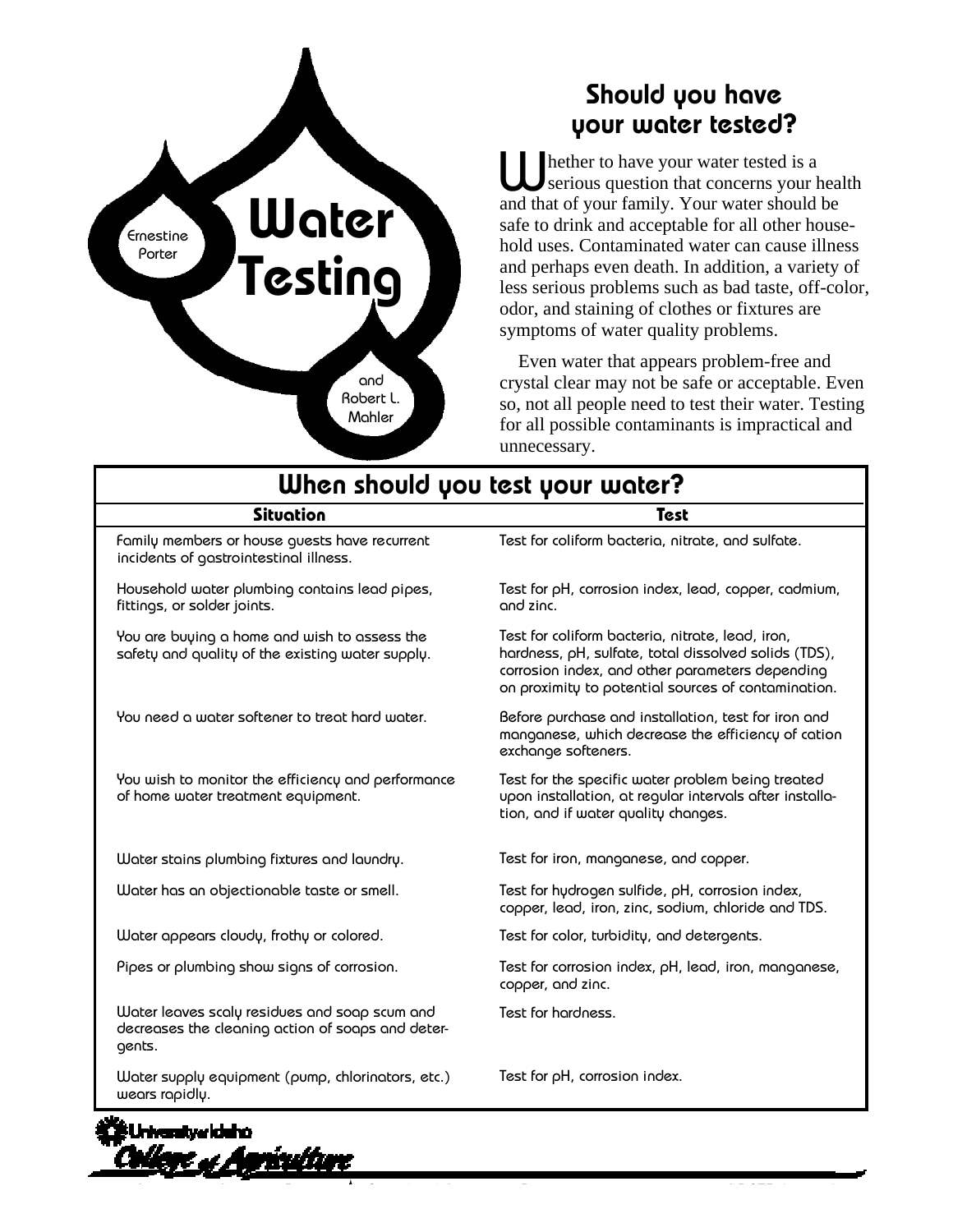Whether you have a public or private water supply, you should have your water tested if the following situations arise:

### Public vs. private water supplies

Many homeowners get water simply by turning on the faucet and making a monthly payment to a municipal or other local water system. They use public water supplies in which individual households are connected to the same water system. Public systems draw water from rivers, reservoirs, springs, and groundwater wells.

In private systems, individuals or individual households provide their own systems. Most private drinking water comes from wells, sometimes from springs and ponds.

If your water comes from a public water system, your water is tested regularly for contaminants that are covered by federal and state standards. These contaminants include pathogens, radioactive elements, and certain toxic chemicals. However, some public water supplies may have water quality problems caused by inadequate treatment facilities or distribution systems. Some rural water supply districts do not have enough money to hire trained specialists or to comply immediately with expanding government requirements. In addition, corrosive water or deteriorating household pipes may add contaminants to drinking water after it enters the house.

If your drinking water comes from your own wells, you alone are responsible for ensuring its safety. Routine testing for a few of the most common contaminants is highly recommended. Even if your water supply currently is pure and safe, regular testing can be valuable because it establishes a record of water quality. This record can be helpful in solving any future problems and in establishing or assessing damages to your water supply.

# Testing private water supplies

#### **Routine tests**

The following testing frequencies are guidelines. Test more often if you suspect a problem with the quality of your water supply.

#### **Once each year**

Test for coliform bacteria, nitrate, pH, and total dissolved solids (TDS). The best times to test for these contaminants are during spring or summer following a rainy period. These tests also should be conducted after repairing or replacing an old well or pipes and after installing a new pump.

### **Every three years**

Test for sulfate, chloride, iron, manganese, lead, hardness, and corrosion index.

### **If a new baby is expected**

It is a good idea to test for nitrate in the early months of pregnancy, before bringing the infant

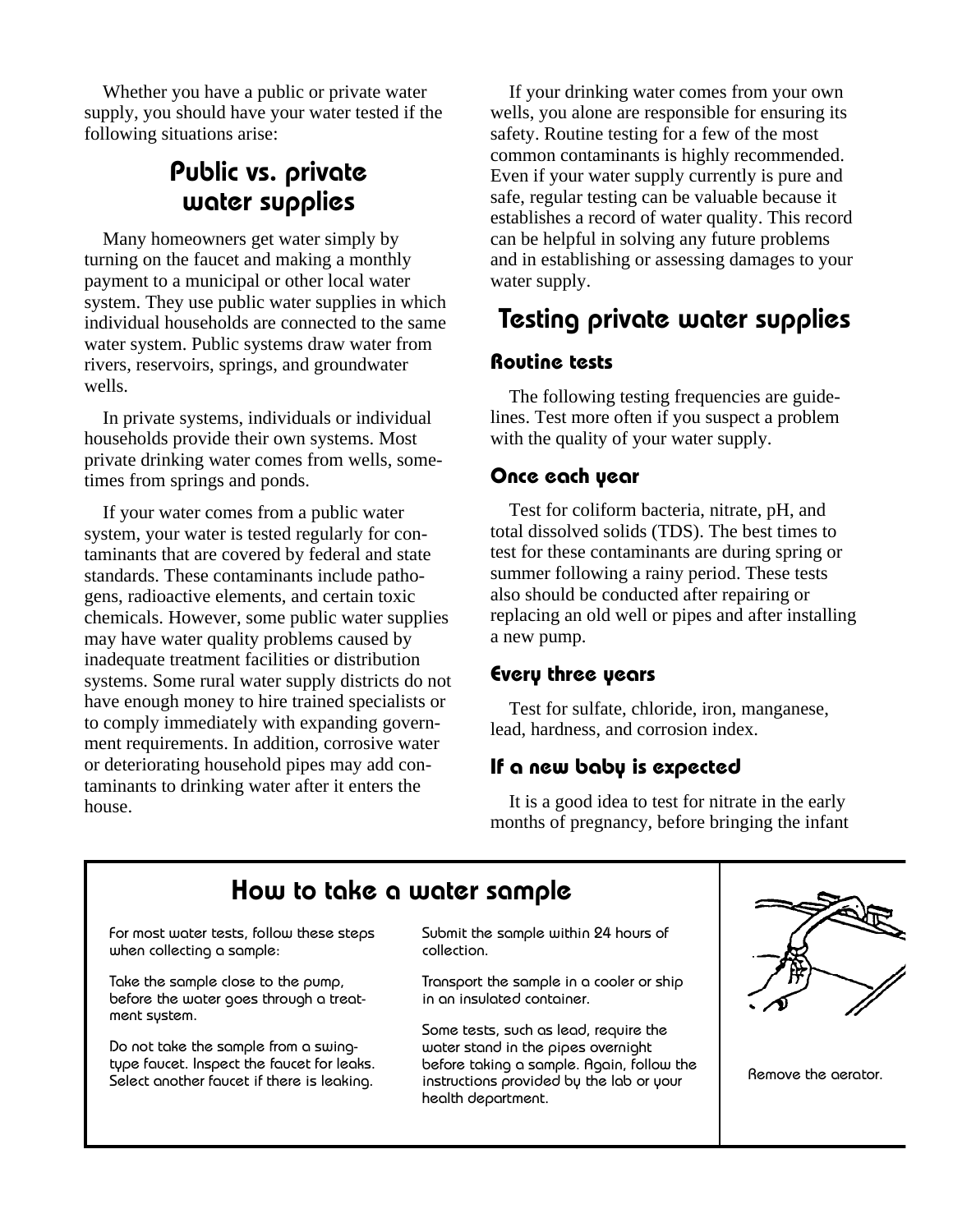home and again during the first six months of the baby's life.

### **Special situations**

Where you live, and what is next to where you live, can sometimes affect the quality of your water. If someone in your family becomes ill or if the taste, odor or color of your water changes, your water supply may be contaminated.

# Collecting test samples

Most testing laboratories or services provide their own sample containers. Use the containers and carefully follow the laboratory's instructions for collecting, preserving, and handling water samples. Samples for coliform bacteria testing must be collected in sterile containers under sterile conditions. Some collection procedures call for water to run from an inside tap for several minutes before you fill the sample containers. Other instructions ask you to collect samples in the morning, after water has been confined in the pipes overnight. Samples should arrive at a laboratory within 24 hours of collection.

Steps required for taking a water sample will vary for different tests. Timeliness and cleanliness are important when collecting any water sample. Use the sterile collection bottles the lab sends you and not your own bottles to take a sample. Labs often will only accept samples taken in their collection bottles. Also complete all the forms the lab requires to process the sample.

A water sample needs to be submitted to the lab within 24 hours of collection. In some cases it must be kept cold prior to testing. Care must be taken to prevent anything but the water from contacting the inside of the bottle or the cap. Contaminants are often present in small amounts. Careless sampling prevents accurate test results.

### Testing for volatile organic chemicals

When collecting a sample to be tested for volatile organic chemicals these additional steps should be followed:

Reduce water flow to prevent excess air in the sample.

Remove all air from the collection bottle by filling it to almost overflowing.

Again, timeliness and cleanliness are extremely important to prevent false results.

# Testing for pesticides

Samples for pesticide testing must be taken so they will not deteriorate or become contaminated before reaching the lab. Contact the lab testing the sample for complete instructions and a collection kit. Specific steps needed when testing for pesticides include:

Collect the sample only in the ambercolored bottle provided. The dark glass prevents light from degrading the sample.

Cap the bottle with the Teflon-coated lid. The special lid prevents false positive results caused by certain plastics.